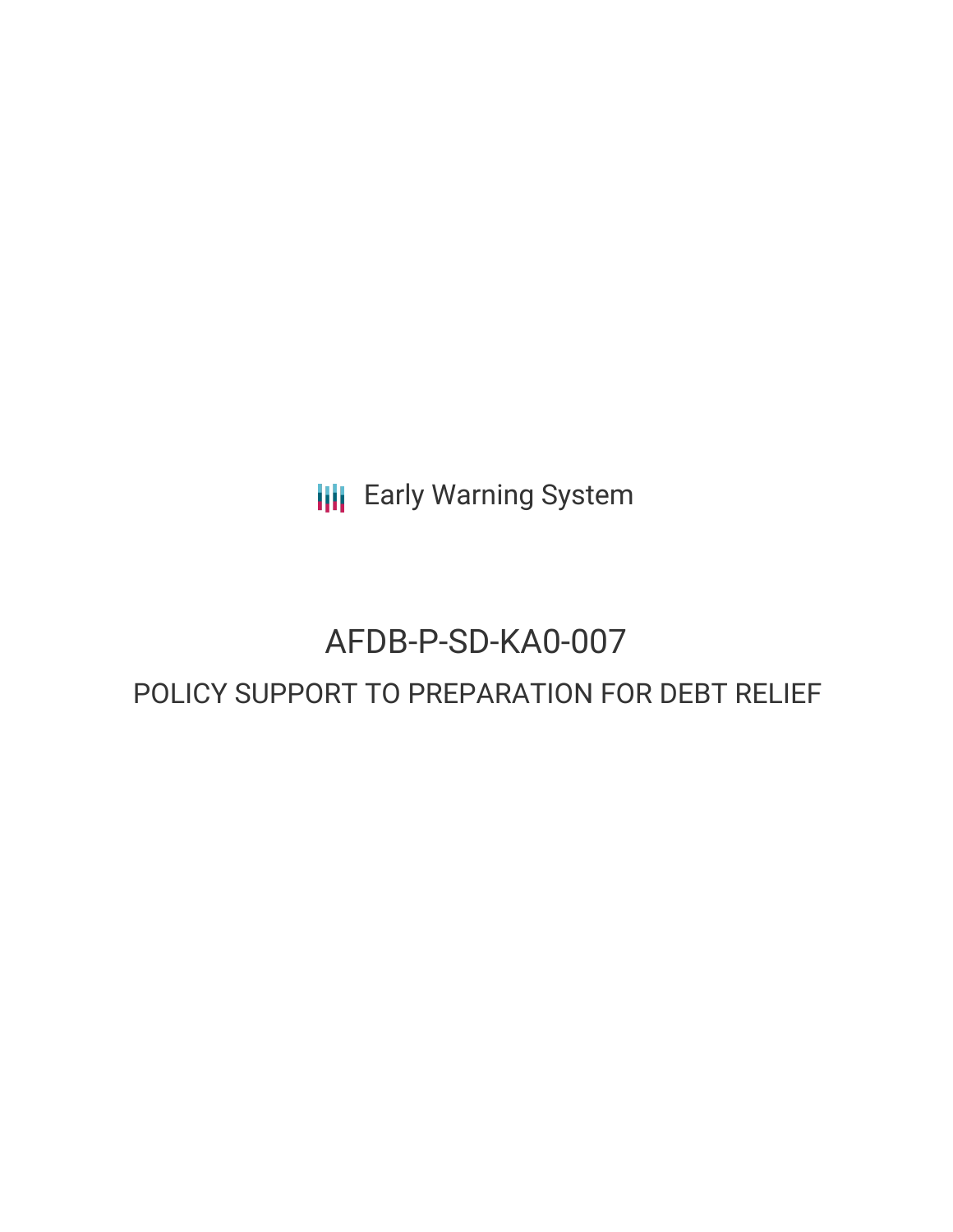

#### **Quick Facts**

| <b>Countries</b>              | Sudan                           |
|-------------------------------|---------------------------------|
| <b>Financial Institutions</b> | African Development Bank (AFDB) |
| <b>Status</b>                 | Approved                        |
| <b>Bank Risk Rating</b>       |                                 |
| <b>Voting Date</b>            | 2018-01-12                      |
| <b>Borrower</b>               | Government of Sudan             |
| <b>Sectors</b>                | Law and Government              |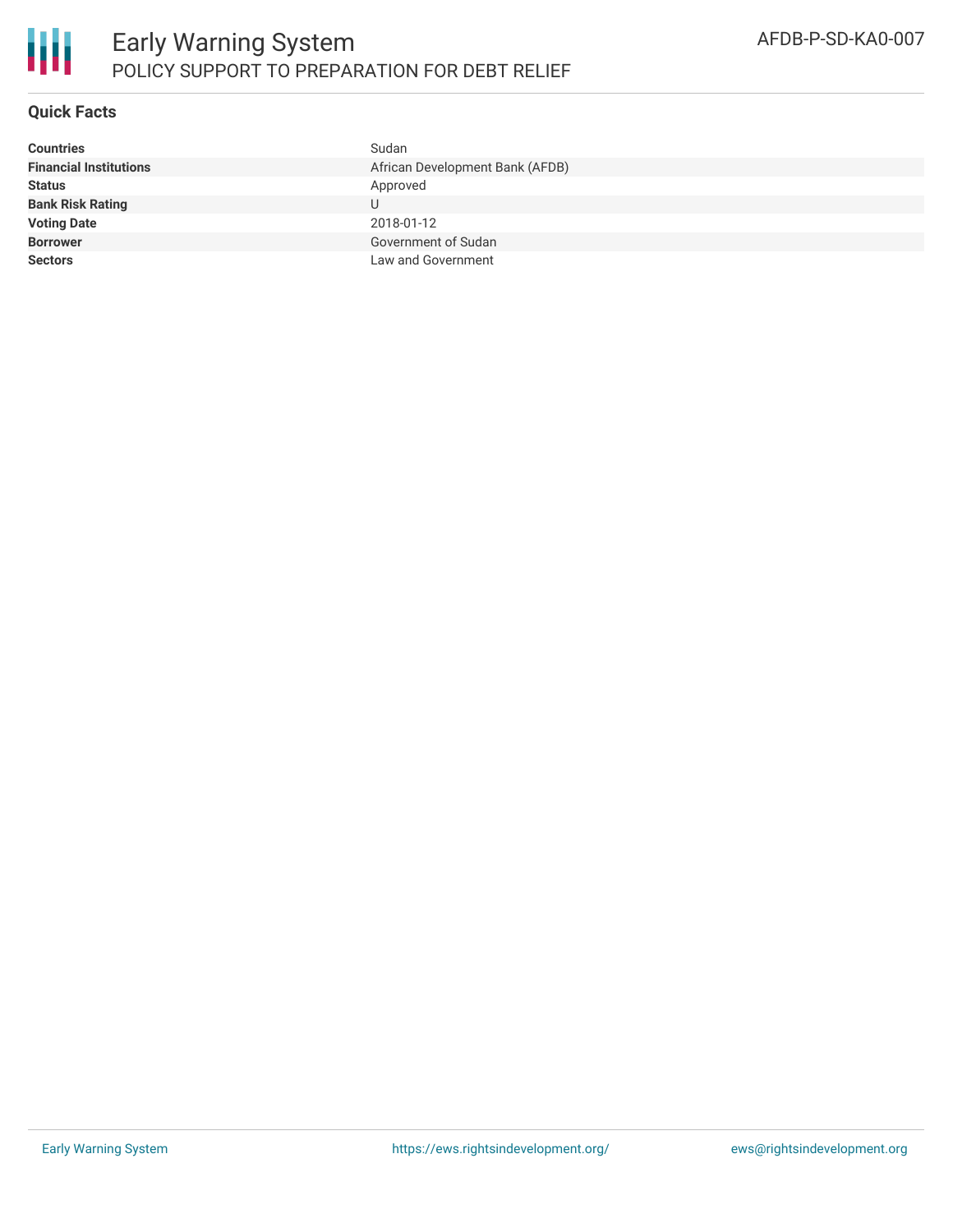

### **Project Description**

Project description not provided at the time of disclosure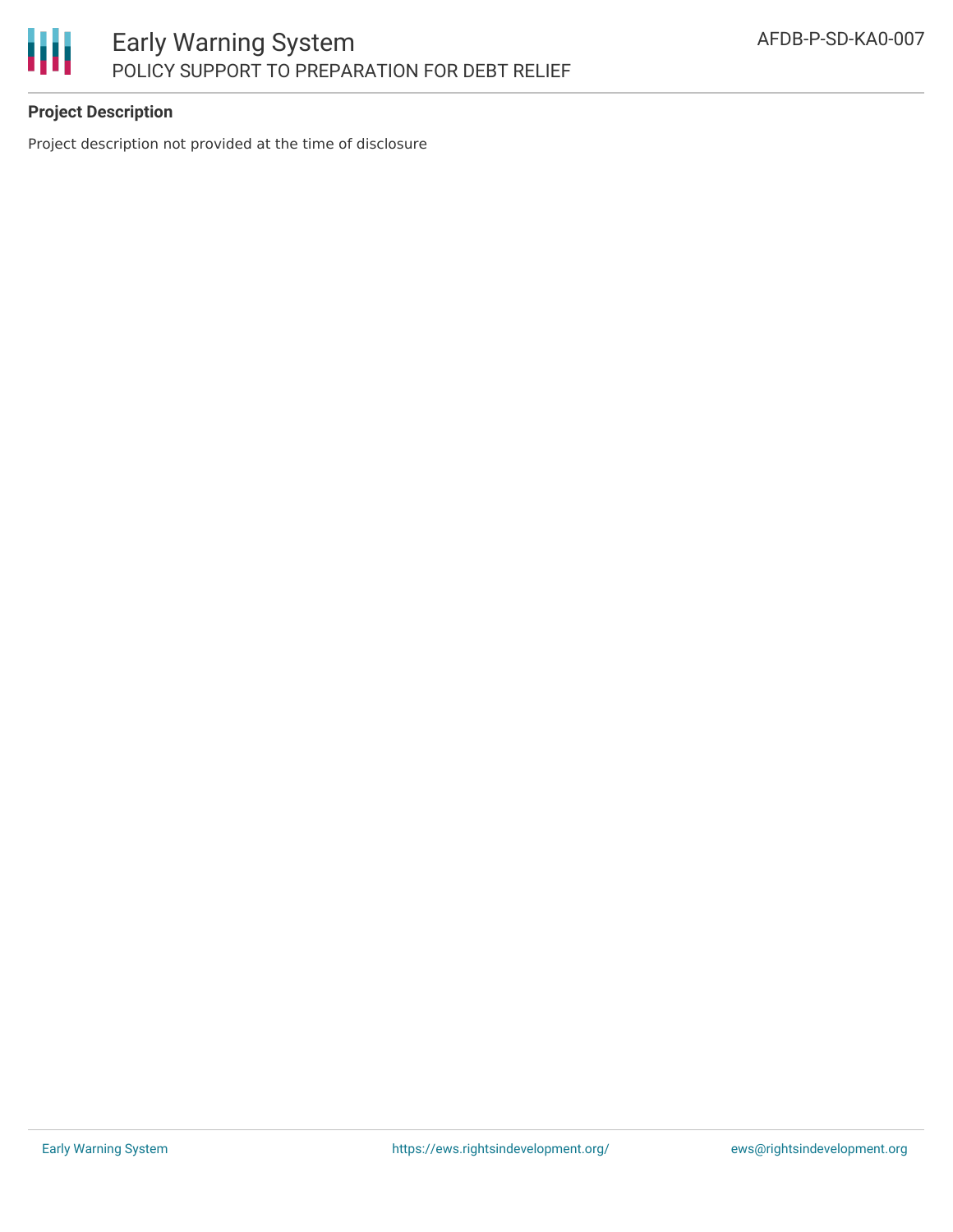

#### **Investment Description**

African Development Bank (AFDB)

**Total cost**: 660000 **Currency**: UAC

**Source(s) of financing Cofinanced**: 660000